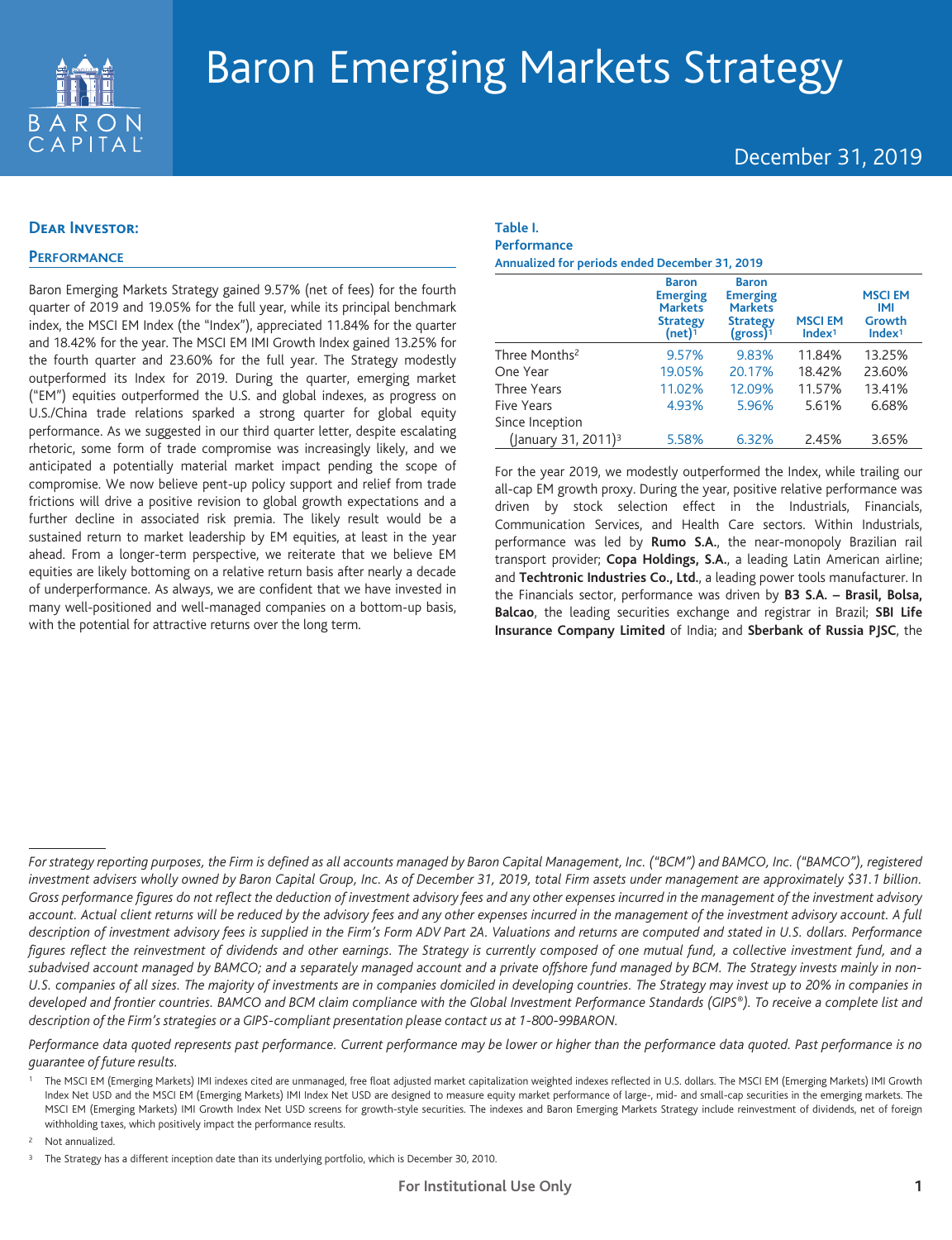leading retail bank in Russia that is aggressively integrating internet, cloud, and big data technology content into its core banking and associated businesses. Each of these stocks gained over 55%. Finally, relative performance in the Communication Services sector was led by our 5G theme, with **China Tower Corporation Limited** contributing the most, while our Health Care outperformance was led by **Zai Lab Limited** and **Sino Biopharmaceutical Ltd.**, research-driven Chinese biotechnology/ pharmaceutical companies, as well as **Notre Dame Intermedica Participacoes S.A.**, a leading Brazilian integrated managed care services provider. Offsetting a portion of the above was poor stock selection effect in the Energy sector. This was largely attributed to a recent disturbing and disappointing reversal of **Tullow Oil plc**'s prospects which suggested management impropriety. Our cash position in a strong recovery year also detracted.

From a country perspective for the full year 2019, stock selection effect in Brazil and China powered a solid majority of relative outperformance, as our investment performance in these markets was broad based across several principal themes. Our large overweight position in underperforming India resulted in adverse allocation effect and detracted the most from relative performance. Our underweight position in strong-performing Taiwan and adverse selection effect there also had a negative effect on relative performance in 2019.

For the fourth quarter, we underperformed our Index in a very strong period for equity returns. While disappointed, we are not surprised, as we view the de-escalation of the U.S./China trade dispute as a significant inflection point, and we often lag in such periods as shifting investor allocations initially bid up the largest index heavyweights, while participation often broadens out in subsequent months and quarters. In addition, our fourth quarter performance was negatively impacted to an unusual degree by the decline in **Tullow Oil plc** (referenced above and elsewhere in this letter), as well as by a retracement of prior period gains in **PagSeguro Digital Ltd.**, a holding related to our Fintech disruption theme.

#### **Table II.**

#### **Top contributors to performance for the quarter ended December 31, 2019**

|                                                 | Percent<br><b>Impact</b> |
|-------------------------------------------------|--------------------------|
| Alibaba Group Holding Limited                   | 1.29%                    |
| Taiwan Semiconductor Manufacturing Company Ltd. | 0.81                     |
| Samsung Electronics Co., Ltd.                   | 0.54                     |
| Tencent Holdings Limited                        | 0.43                     |
| <b>GDS Holdings Limited</b>                     | 0.39                     |

**Alibaba Group Holding Limited** is the largest retailer and e-commerce company in China. Alibaba operates shopping platforms Taobao and Tmall and owns 33% of Ant Financial, which operates Alipay, the largest thirdparty online payment provider in China. Shares of Alibaba were up in the quarter on healthy revenue growth helped by traction in less developed areas, continued cost discipline, and an aggressive reinvestment strategy. We believe Alibaba's core business remains extremely profitable and continues to grow rapidly, with tailwinds from strong mobile and advertising growth.

Shares of **Taiwan Semiconductor Manufacturing Company Ltd.** increased as global demand for semiconductor continues to accelerate thanks to rising adoption of 5G applications, internet-of-things, and high-performance computing. In particular, Taiwan Semiconductor remains the partner of choice for leadingedge process nodes for global technology companies and continues to enjoy favorable pricing and margin for its service offerings. We believe Taiwan Semiconductor will continue to widen its technology leadership compared to its competition and deliver sustained growth in the next 5 to 10 years.

**Samsung Electronics Co., Ltd.** contributed to performance as global demand for semiconductors driven by cloud and 5G-related spending accelerated. As the dominant player in the memory sector, Samsung's earnings directly benefit from improvement in supply/demand dynamics and the operating leverage it brings to earnings. In addition to memory, the display segment is poised to generate better profitability in the next one to two years as global adoption for OLED screens further increases. We remain confident in Samsung's near- and long-term prospects.

**Tencent Holdings Limited** operates the leading social network and messaging platforms in China (QQ, WeChat), the largest online entertainment and media business in China, and the largest online PC and mobile gaming business in China. Shares appreciated on increased visibility around media advertising headwinds and continued rapid growth in fintech and business services. We believe Tencent can grow each of its large business segments for years to come given its track record of execution, scale, and unique and diversified online assets.

**GDS Holdings Limited** is a leading Chinese data center operator within Tier 1 cities. Shares contributed to performance during the fourth quarter due to strong third quarter earnings and a solid outlook, accelerating bookings growth, more benign China trade war rhetoric, and continued strong cloud growth in China. We retain conviction due to durable secular tailwinds in cloud adoption (early innings in China), increased visibility of growth/funding, and its status as a provider of choice to China's leading technology companies.

#### **Table III.**

#### **Top detractors from performance for the quarter ended December 31, 2019**

|                                 | Percent<br><b>Impact</b> |
|---------------------------------|--------------------------|
| Tullow Oil plc                  | $-0.93%$                 |
| PagSeguro Digital Ltd.          | $-0.47$                  |
| CP All Plc.                     | $-0.11$                  |
| Metro Pacific Investments Corp. | $-0.09$                  |
| Ayala Land, Inc.                | $-0.08$                  |

**Tullow Oil plc** is an international exploration and production company focused on operations in Africa and South America. Shares declined after the company disclosed new data that questioned the commerciality of a previously announced oil discovery in Guyana. Tullow also significantly downgraded oil production and capital spending guidance and eliminated its dividend. Both the CEO and exploration director have resigned from the company following these updates. We have exited our position given concerns over the company's governance and balance sheet after the production downgrade.

PagSeguro Digital Ltd. is a financial technology company in Brazil providing payment solutions and banking services. Shares declined after PagSeguro announced a secondary offer by its controlling shareholder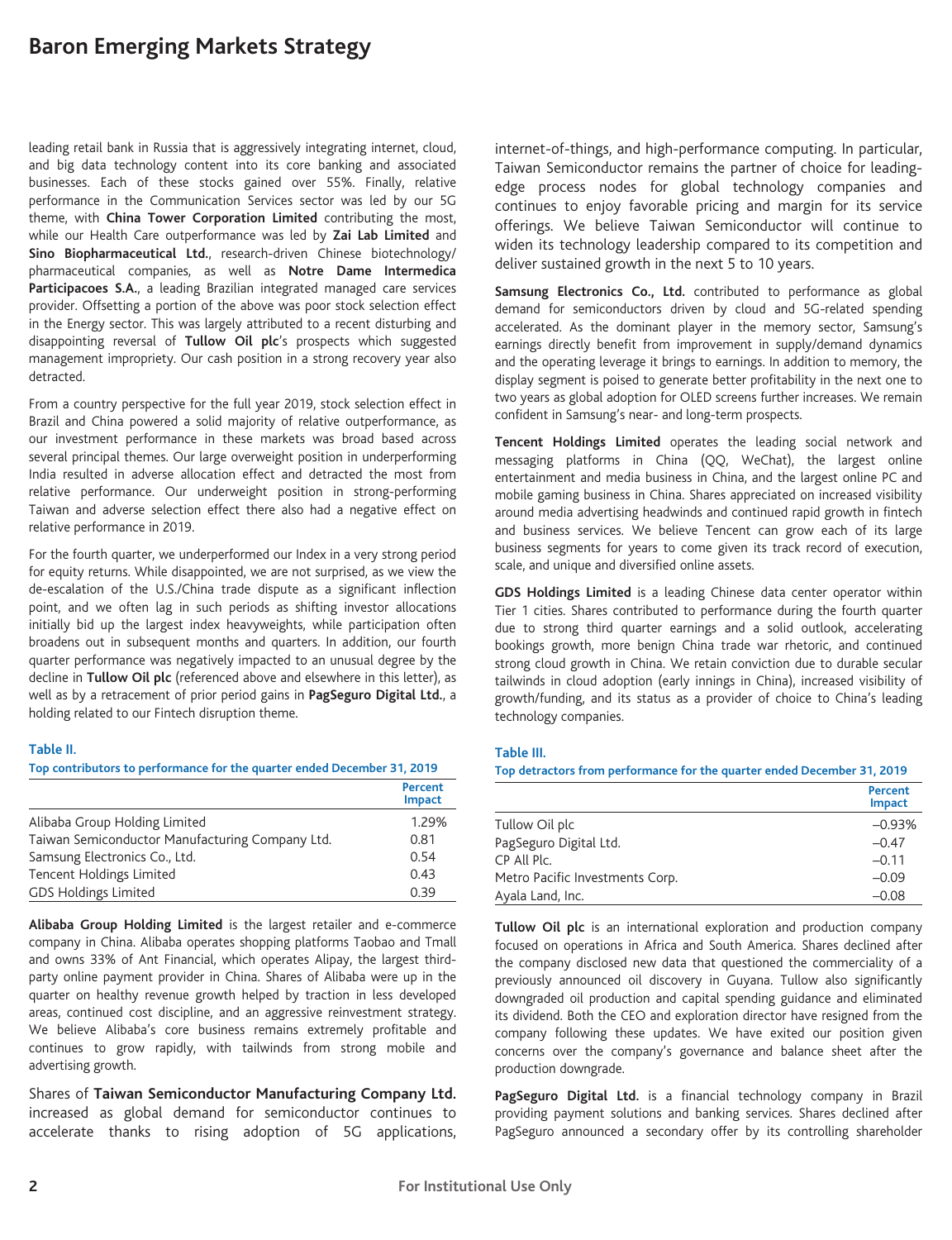coincident with third quarter earnings results that suggested the company is facing some margin pressure due to higher investment associated with the roll-out of new products. We retain conviction in PagSeguro given its focus on the underserved micro-merchant segment, marketing advantage, and revenue opportunities from its financial ecosystem.

**CP All Plc.**, operator of 7-11 convenience stores in Thailand, declined during the fourth quarter on concerns that high same-store sales in the fourth quarter of 2018 implied tough compares for this quarter. There was also some speculation that CP All was interested in buying a local supermarket business, which would be a large, expensive acquisition. We reduced our position during the quarter, but we remain invested, as CP All continues to drive high ROI unit growth in its core c-store segment and international investments in the cash-and-carry business have been rationalized.

**Metro Pacific Investments Corp.**, a Philippine infrastructure holding company, detracted from performance during the quarter due to regulatory risk around its water concession. Philippine President Duterte proposed contact reviews and changes that called into question the concession's ability to realize a financial return on past investments and to make additional investments. The stock sold off due to political risk, and we sold the position.

**Ayala Land, Inc**. is the leading multi-use and integrated property developer in the Philippines, with expertise in residential, commercial, retail and hotel development. Shares declined modestly during the quarter in concert with the Philippines All Share Index. There was no fundamental development that led to the modest decline, while reported earnings growth remained steady and in line with market expectations. We retain conviction is this well-run and long-term holding.

## **PORTFOLIO STRUCTURE**

## **Table IV.**

#### **Top 10 holdings as of December 31, 2019**

|                                                 | <b>Percent of</b><br><b>Net Assets</b> |
|-------------------------------------------------|----------------------------------------|
| Alibaba Group Holding Limited                   | 5.6%                                   |
| Taiwan Semiconductor Manufacturing Company Ltd. | 3.5                                    |
| Tencent Holdings Limited                        | 3.4                                    |
| Samsung Electronics Co., Ltd.                   | 3.2                                    |
| Sberbank of Russia PISC                         | 2.4                                    |
| Petroleo Brasileiro S.A. Petrobras              | 2.0                                    |
| Reliance Industries Limited                     | 1.8                                    |
| <b>GDS Holdings Limited</b>                     | 1.7                                    |
| Azul S.A.                                       | 1.7                                    |
| Midea Group Co., Ltd.                           | 1.6                                    |

## **EXPOSURE BY COUNTRY**

#### **Table V.**

**Percentage of securities by country as of December 31, 2019**

|                      | <b>Percent of</b><br><b>Net Assets</b> |
|----------------------|----------------------------------------|
| China                | 37.1%                                  |
| India                | 16.7                                   |
| <b>Brazil</b>        | 10.6                                   |
| Taiwan               | 7.0                                    |
| Korea                | 5.1                                    |
| Mexico               | 4.1                                    |
| South Africa         | 3.4                                    |
| Russia               | 2.9                                    |
| Philippines          | 2.5                                    |
| Thailand             | 1.5                                    |
| Argentina            | 1.4                                    |
| Panama               | 1.4                                    |
| Indonesia            | 1.2                                    |
| Hong Kong            | 1.2                                    |
| United Arab Emirates | 0.9                                    |
| Japan                | 0.7                                    |
| Hungary              | 0.6                                    |
| Nigeria              | 0.0                                    |

*Exposure by Market Cap:* The Strategy may invest in companies of any market capitalization, and we have generally been broadly diversified across large-, mid-, and small-cap companies, as we believe developing world companies of all sizes can exhibit attractive growth potential. At the end of the fourth quarter of 2019, the Strategy's median market cap was \$13.1 billion, and we were invested 76.7% in large- and giant-cap companies, 21.0% in mid-cap companies, and 0.4% in small- and micro-cap companies as defined by Morningstar, with the remainder in cash and private securities.

## **Recent Activity**

During the fourth quarter, we continued to modestly reduce our total number of positions, as we continue to seek greater portfolio concentration in our higher conviction investments and themes. New investments include two private sector additions to our China value-added theme, **Glodon Company Limited** and **Shenzhen Mindray Bio-Medical Electronics Co., Ltd.**, both of which are A-Share listings. Glodon dominates China's construction cost estimation software industry, and we believe it is positioned to benefit from the ongoing digitization of the industry as well as a transition to cloud-based Software-as-a-Service delivery. We also believe the company's nascent digital construction management platform has the potential to transform the massive project development industry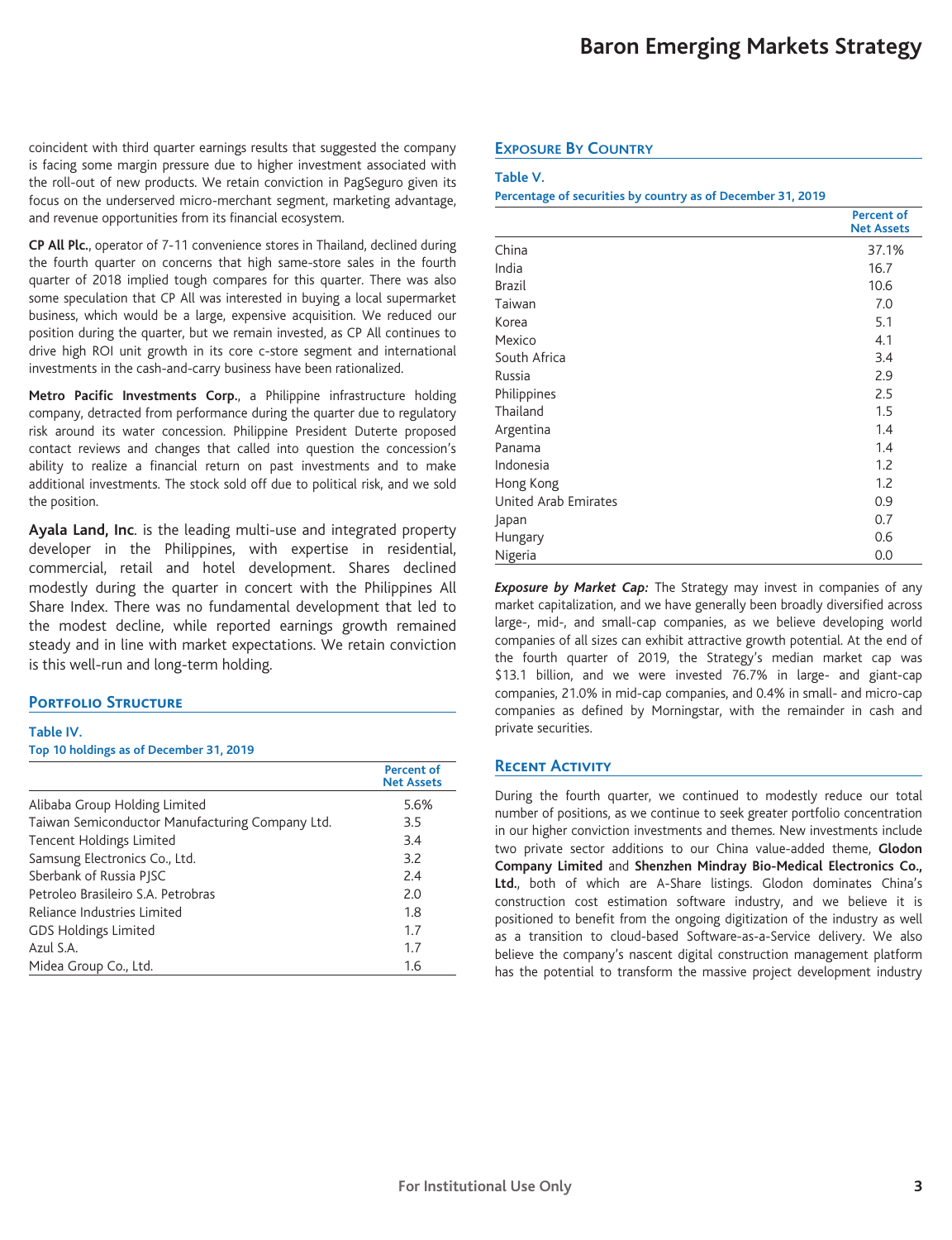while driving substantial productivity gains for its customers. The company's founders collectively own over 40% of the company, which ensures a proper alignment of interests and safeguards corporate governance. Shenzhen Mindray Bio-Medical is one of China's leading medical device vendors having grown at over a 20% compound rate over the past 15 years. The company is research driven, has built a large export business, and has been consistently gaining share from multi national competitors while leveraging domestic research and manufacturing cost advantages. We believe Shenzhen Mindray Bio-Medical's domestic growth opportunity has a long runway as China has only recently committed considerable resources to build out a quality health care and hospital services network and establish public and private health insurance.

We also added to our automation and robotics theme by initiating a position in **Keyence Corporation**, a leading developer of sensor-based systems and instruments used in factory automation applications worldwide. While Keyence is based in Japan, it operates globally, and penetrating China and broader developing world opportunity is key to its long-term growth. We believe Keyence's expertise and leadership in imaging and vision-based systems will make the company a leading beneficiary of China's shift towards value-added industries such as electronic vehicles and batteries, semiconductors, automated driving, and advanced logistics systems. We are also encouraged by the recent promotion of the head of the company's sensor division to CEO, which we believe signals much improved transparency, investor communication, and governance.

During the quarter, we initiated a position in **Grupo Mexico, S.A.B. de C.V.**, a conglomerate that operates copper mines, railroads, and infrastructure projects in Mexico and South America. It is still majority owned by its founder & CEO. We believe Grupo Mexico is a well-managed company that is trading at a 40% discount to its net asset value due to investors' concerns over the risk of global recession and trade disruption. In our opinion, these concerns should be abating. In addition, we are bullish on the long-term growth outlook for copper and expect demand to benefit from major structural trends such as the electrification of transportation (EV batteries) and growth in energy storage. Grupo Mexico controls one of the largest, lowest cost copper producers in the world, and has the highest production growth potential among its peers. The railroad subsidiary, GMXT, is the largest railroad operator in Mexico, with a market share in excess of 60%. Despite its high cash flow margins and growth potential, GMXT also trades at a material discount to its railroad peers. We expect GMXT to benefit from margin expansion in addition to higher shipping volumes as rail continues to gain market share from trucking, much as we have observed through our successful investment **Rumo S.A.** of Brazil.

We also established a position in **CNOOC Limited**, an exploration & production company focused on developing oil & gas fields offshore China and internationally. CNOOC is the lowest cost producer in China and has a deep pipeline of projects both domestically and overseas. National energy security is one of the top policy initiatives in China, and we believe CNOOC is well positioned to deliver 6% compound annual production growth–a global industry high rate. We expect acceleration of production growth in the near term led by the development of offshore oilfields in Guyana and Brazil. We also believe the market underestimates the company's potential to grow natural gas production offshore. Switching energy production from coal to natural gas is a major environmental policy priority in China, and we expect CNOOC to benefit from favorable terms and cost leadership.

We exited several positions during the quarter, both as an effort to increase position concentration as well as in response to adverse fundamental developments. **Piramal Enterprises Limited** and **RBL Bank Limited**, both part of our India housing and consumer credit theme, pursued dilutive capital raises to address rising non-performing assets amid the country's recent liquidity crisis. As a result, we think they will be adversely impacted for some time. We added to other positions that have successfully navigated India's liquidity crisis and are better positioned to participate in the recovery phase. We sold **China Mobile Ltd.**, one of our 5G investments, as we no longer believe the government will allow higher data tariffs to be charged to consumers to fully fund the substantial capex required to build out a nationwide 5G network. We also exited **Nokia Corporation**, another 5G-related investment, based on a disappointing near-term outlook as well as our perception that improving U.S./China trade relations would materially reduce the likelihood that Nokia would gain global market share at the expense of Huawei. During the quarter, **China Everbright Ltd.** announced a corporate restructuring, which includes the potential divestment of its large stakes in non-core assets, triggering a substantial gain in the stock. We chose to sell out of the position and reinvest the proceeds in higher conviction investments. Finally, we sold **Tullow Oil plc** after its management materially revised its outlook for production growth and capital spending.

## **Outlook**

In our third quarter letter, we suggested that the escalation of trade friction as the quarter ended was likely a precursor to a compromise. We also said that any such deal would likely catalyze a change in investor perception regarding the effectiveness of central bank policy as well as the outlook for global growth, with particular benefit to EM economies, currencies, and equities. As the fourth quarter progressed, the details of a Phase I trade deal began to take shape, and while not all is clear at the time of this writing, we believe progress on several issues is likely more substantive than currently perceived and discounted by the markets. As such, we remain optimistic that an important shift in market leadership is taking place, and we are enthusiastic regarding the outlook for EM equities and currencies in the year ahead.

We now believe we have entered a "sweet spot" for EM equities where global policymakers have committed to remain accommodative, while global growth and trade are likely to begin to recover and accelerate. In fact, key central banks have suggested a desire to allow inflation to exceed median targets in the near to intermediate term, following a lengthy period of below-desired levels. To us, this circumstance, along with the multifaceted benefits of an improved U.S./China trading relationship, suggests a likely reversal of capital flows into international risk assets as economic growth and corporate earnings re-accelerate from historically low levels. We believe catalysts are in place that can enhance earnings recovery in China, India, and Brazil in particular, where approximately 65% of the Strategy's net assets are currently invested. Finally, we believe elements are in place that suggest a longer-term peak in the U.S. dollar, which would support the case for a sustainable period of EM equity outperformance.

Regarding the trade compromise, we believe negotiations are more substantive and advanced than markets expect. However, conditionality tests have limited the scope of announcements to date. Much like a reality TV drama, we believe Episode 1 (Phase 1) will soon drop, but we suspect the scenes from Episode 2 will reveal that both sides are targeting greater